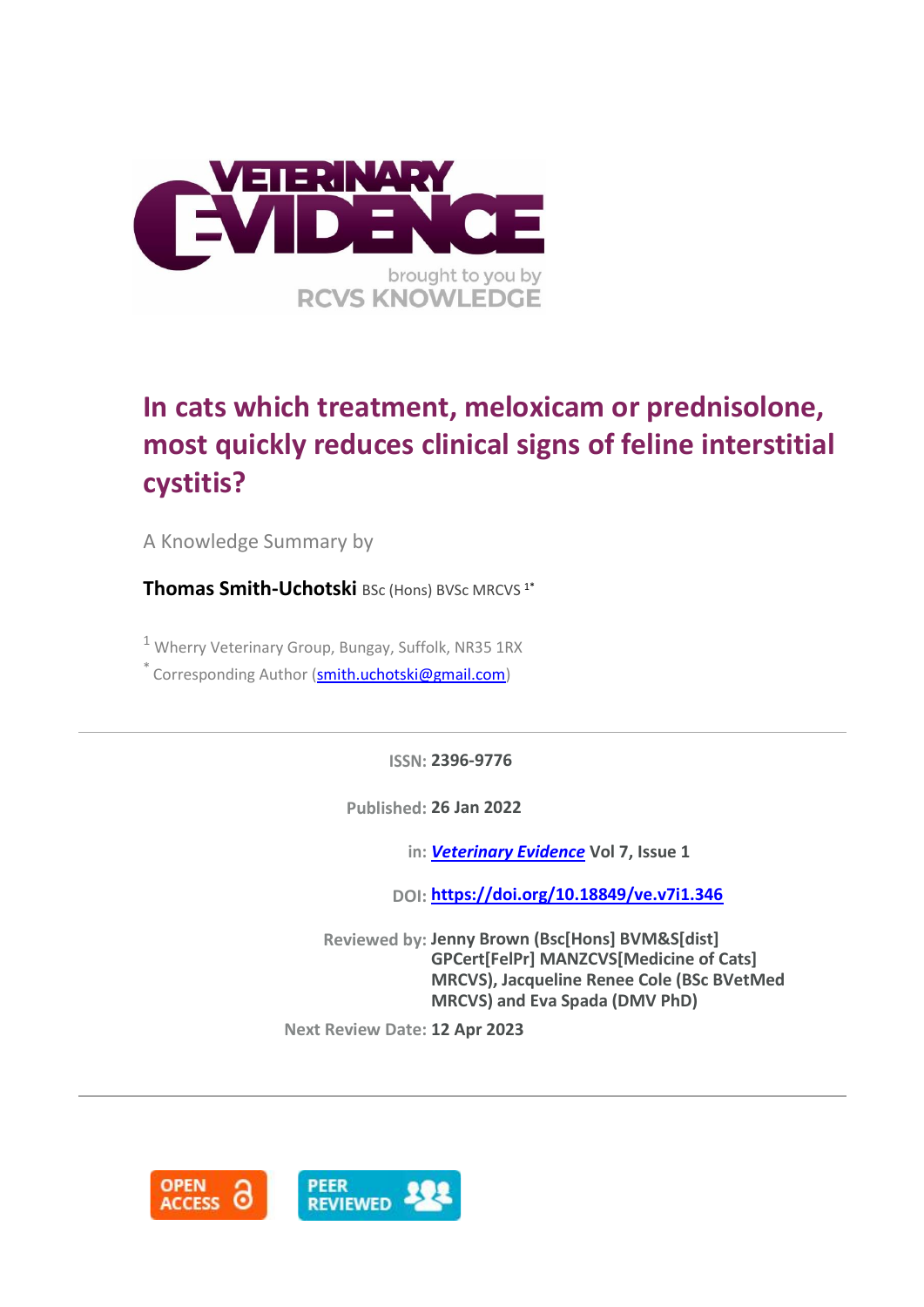# **PICO question**

In cats with feline interstitial cystitis, which therapy brings a faster resolution of clinical signs: meloxicam or prednisolone?

## **Clinical bottom line**

### **Category of research question**

Treatment

### **The number and type of study designs reviewed**

Two papers evaluated as relevant to the PICO question were critically reviewed. Both were double-blinded randomised controlled trials.

One paper not related to the PICO question, a single-blinded randomised controlled trial, was also reviewed as it is touched upon in the discussion section

### **Strength of evidence**

Appraisal of the literature reveals weak evidence that meloxicam and prednisolone are of equivalent effectiveness when treating feline interstitial cystitis, also known as feline idiopathic cystitis (FIC)

### **Outcomes reported**

There is no statistically significant difference in the reduction of clinical signs when meloxicam is compared with a placebo for the treatment of FIC. There is no statistically significant difference in reduction of clinical signs when prednisolone is compared with a placebo for the treatment of FIC. No studies were available for review which directly compared meloxicam against prednisolone as treatment options for FIC

#### **Conclusion**

In cats with FIC, insufficient evidence exists to truly conclude whether meloxicam or prednisolone is the most efficacious therapy for the reduction of clinical signs. Two double-blinded randomised controlled trials were evaluated – one compared the efficacy of meloxicam against a placebo; the other compared the efficacy of prednisolone against a placebo. Neither study found a statistically significant difference between the assessed treatment modality and the placebo used in reducing the clinical signs of FIC. As such, weak evidence exists that there is no significant difference between the use of meloxicam and a placebo, and prednisolone and a placebo in the reduction of clinical signs of FIC. Additionally, it could therefore be hypothesised that no significant difference exists in the reduction of clinical signs when comparing meloxicam against prednisolone as treatments for FIC however, no study was discoverable which was able to substantiate this claim

## [How to apply this evidence in practice](https://learn.rcvsknowledge.org/mod/book/view.php?id=50)

The application of evidence into practice should take into account multiple factors, not limited to: individual clinical expertise, patient's circumstances and owners' values, country, location or clinic where you work, the individual case in front of you, the availability of therapies and resources.

Knowledge Summaries are a resource to help reinforce or inform decision making. They do not override the responsibility or judgement of the practitioner to do what is best for the animal in their care.

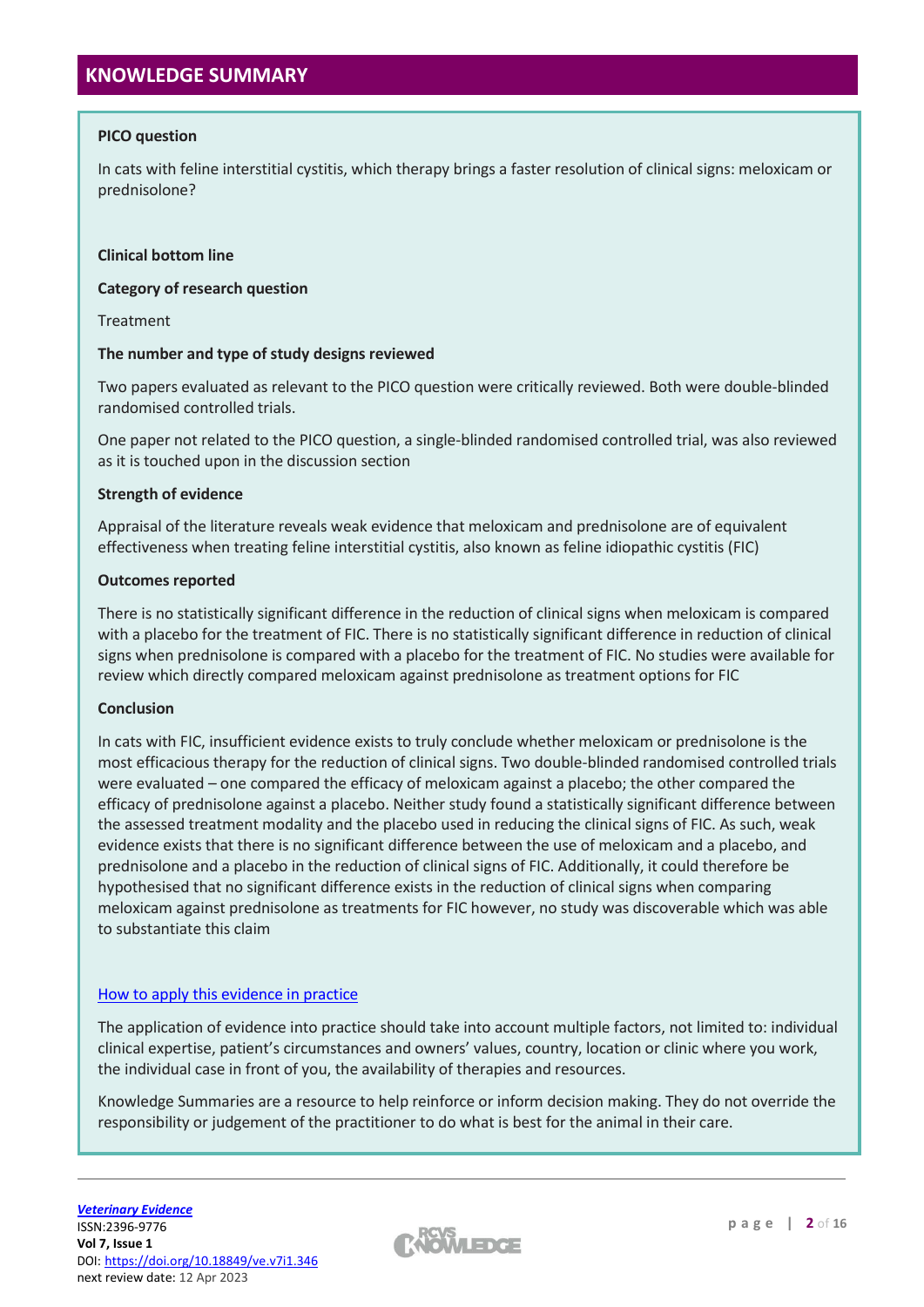# **Clinical scenario**

Feline interstitial cystitis (FIC), also known as feline idiopathic cystitis and historically as idiopathic feline lower urinary tract disease (FLUTD), is one of the most commonly diagnosed lower urinary tract diseases of cats. As a clinician, you are aware that the clinical signs brought about by the condition are caused by an inflammatory reaction. Commonly, anti-inflammatory treatments are a staple of treatment for this condition. Both meloxicam and prednisolone offer anti-inflammatory action; you wonder which is the most efficacious treatment in reducing the clinical signs of FIC.

# **The evidence**

Unfortunately, no studies directly comparing the effectiveness of meloxicam against prednisolone as treatments of FIC were uncovered. Two studies which partially answered the PICO question were uncovered. One was a double-blinded randomised controlled trial comparing meloxicam against a placebo (Dorsch et al., 2016). The other was a double-blinded randomised controlled trial comparing prednisolone against a placebo (Osborne et al., 1996). Two studies were omitted from assessment due to being inaccessible.

The first paper, by Dorsch et al. (2016), comparing meloxicam against a placebo, concluded that there was no statistical significance in the reduction of clinical signs when comparing the two study groups. While the number of participants in the study was relatively substantial ( $n = 37$ ), no power calculations were performed to assess if the number of participants was sufficient to provide viable evidence. Additionally, the responsibility of data recording was passed from the researchers to animal owners, which could introduce a high degree of variability in the quality of data recording, potentially skewing the data.

The second paper, by Osborne et al. (1996), comparing prednisolone against a placebo, also concluded that there was no statistical significance in the reduction of clinical signs when comparing the two study groups.

| Dorsch et al. (2016) |                                                                                                                                                                                                                                                                                                                                                                                                                                                                                                                                                                                                                                                                                                                                                                                                      |  |  |  |  |
|----------------------|------------------------------------------------------------------------------------------------------------------------------------------------------------------------------------------------------------------------------------------------------------------------------------------------------------------------------------------------------------------------------------------------------------------------------------------------------------------------------------------------------------------------------------------------------------------------------------------------------------------------------------------------------------------------------------------------------------------------------------------------------------------------------------------------------|--|--|--|--|
| <b>Population:</b>   | Cats exclusively with obstructive feline interstitial cystitis (FIC).                                                                                                                                                                                                                                                                                                                                                                                                                                                                                                                                                                                                                                                                                                                                |  |  |  |  |
|                      | <b>Population selection:</b><br>Cats presenting with signs of feline lower urinary tract<br>disease (FLUTD) (leading to a diagnosis of FIC) were<br>submitted. The following criteria were then applied:<br>Animals had to have obstructive FIC (unsuccessful<br>$\circ$<br>voiding with a painful, distended bladder on<br>abdominal palpation).<br>Cats with evidence of urolithiasis or neoplasia were<br>$\circ$<br>excluded.<br>Those with concurrent disease (e.g.<br>$\circ$<br>hyperthyroidism, diabetes mellitus) were excluded.<br>Cats treated with NSAIDs, antimicrobials or steroids<br>$\circ$<br>up to 2 weeks before presentation were excluded.<br>Cats were withdrawn from the study if urine<br>$\circ$<br>cultures did not return negative at any point<br>throughout the study. |  |  |  |  |
| Sample size:         | 37 cats with obstructive FIC, separated into two groups:<br>Group 1: Cats treated with meloxicam ( $n = 18$ ).<br>Group 2: Cats treated with a placebo ( $n = 19$ ).                                                                                                                                                                                                                                                                                                                                                                                                                                                                                                                                                                                                                                 |  |  |  |  |

# **Summary of the evidence**

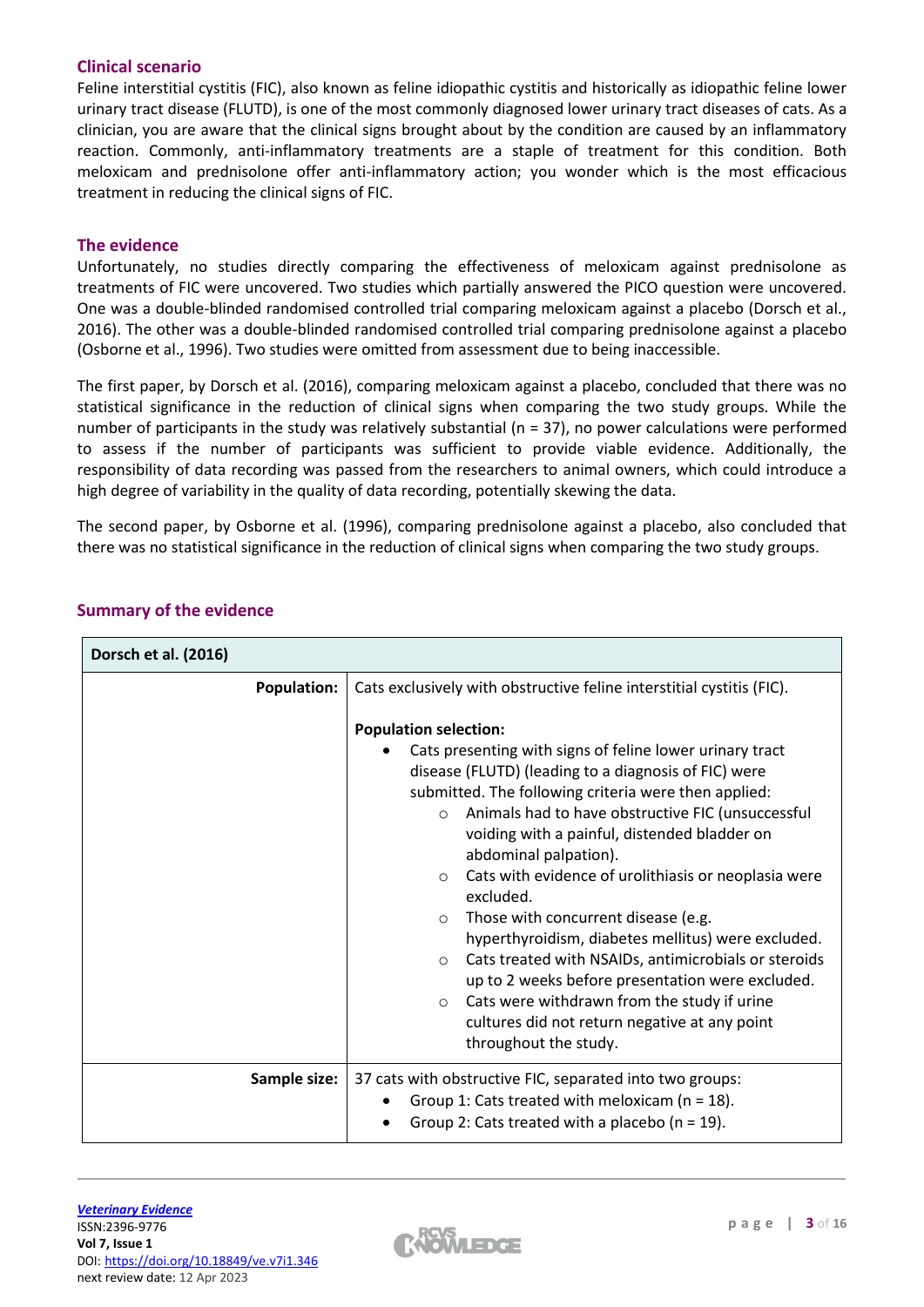| <b>Intervention details:</b> | 37 cats were admitted to a veterinary hospital and had the following<br>procedures performed:                                                                            |  |  |  |  |
|------------------------------|--------------------------------------------------------------------------------------------------------------------------------------------------------------------------|--|--|--|--|
|                              | Intravenous fluid therapy with lactated Ringer's solution upon<br>٠<br>admission for 48 hours.                                                                           |  |  |  |  |
|                              | Intramural catheter placement upon admission. This was<br>$\bullet$<br>removed after 48 hours.                                                                           |  |  |  |  |
|                              | Treatment with subcutaneous buprenorphine (0.01 mg/kg) q8h<br>$\bullet$<br>for 48 hours.                                                                                 |  |  |  |  |
|                              | Urinalysis was performed on admission, repeated on days 2 or<br>$\bullet$<br>3 of hospitalisation, and again on a re-check examination 10 to<br>14 days after discharge. |  |  |  |  |
|                              | 24 hours after admission, intervention was initiated using either oral<br>meloxicam or an oral placebo once daily.                                                       |  |  |  |  |
|                              | <b>Doses administered:</b>                                                                                                                                               |  |  |  |  |
|                              | Group 1:                                                                                                                                                                 |  |  |  |  |
|                              | Day 1: 0.1 mg/kg of meloxicam.                                                                                                                                           |  |  |  |  |
|                              | Days 2-5: 0.05 mg/kg of meloxicam.                                                                                                                                       |  |  |  |  |
|                              | Group 2:                                                                                                                                                                 |  |  |  |  |
|                              | Days 1-5: Placebo dose (quantity undefined by study).                                                                                                                    |  |  |  |  |
|                              | Animals were discharged from the hospital and owners were given                                                                                                          |  |  |  |  |
|                              | written instructions on how to complete the 5-day treatment course at<br>home, following the treatment protocol required for the study.                                  |  |  |  |  |
|                              |                                                                                                                                                                          |  |  |  |  |
|                              | <b>Recording of results:</b>                                                                                                                                             |  |  |  |  |
|                              | While in the hospital, daily physical examinations were performed to                                                                                                     |  |  |  |  |
|                              | measure the desired parameters (outlined below). The results of the                                                                                                      |  |  |  |  |
|                              | urinalyses (on day 0, 2 or 3, and at the post-operative check) were also                                                                                                 |  |  |  |  |
|                              | recorded and evaluated.                                                                                                                                                  |  |  |  |  |
|                              | Upon leaving the hospital, owners were given a standardised                                                                                                              |  |  |  |  |
|                              | questionnaire to answer daily about their cat's general condition,<br>voiding behaviour and food intake.                                                                 |  |  |  |  |
|                              |                                                                                                                                                                          |  |  |  |  |
| <b>Study design:</b>         | Double-blinded randomised controlled trial.                                                                                                                              |  |  |  |  |
| <b>Outcome studied:</b>      | Main outcome assessed:                                                                                                                                                   |  |  |  |  |
|                              | Time to developing recurrent urethral obstruction.                                                                                                                       |  |  |  |  |
|                              | <b>Variables measured:</b>                                                                                                                                               |  |  |  |  |
|                              | In hospital:                                                                                                                                                             |  |  |  |  |
|                              | General demeanour.<br>$\bullet$                                                                                                                                          |  |  |  |  |
|                              | Pain on abdominal palpation.                                                                                                                                             |  |  |  |  |
|                              | Food intake.<br>٠                                                                                                                                                        |  |  |  |  |
|                              | Urinalysis results:                                                                                                                                                      |  |  |  |  |
|                              | Protein.<br>$\circ$                                                                                                                                                      |  |  |  |  |
|                              | Red blood cells per high power field.<br>O                                                                                                                               |  |  |  |  |
|                              | White blood cells per high power field.<br>$\circ$                                                                                                                       |  |  |  |  |
|                              | Urine specific gravity.<br>$\circ$                                                                                                                                       |  |  |  |  |
|                              | Owner questionnaire:                                                                                                                                                     |  |  |  |  |
|                              | General demeanour.                                                                                                                                                       |  |  |  |  |
|                              | Food intake.                                                                                                                                                             |  |  |  |  |
|                              | Voiding behaviour (pain, stranguria, pollakiuria, periuria).                                                                                                             |  |  |  |  |

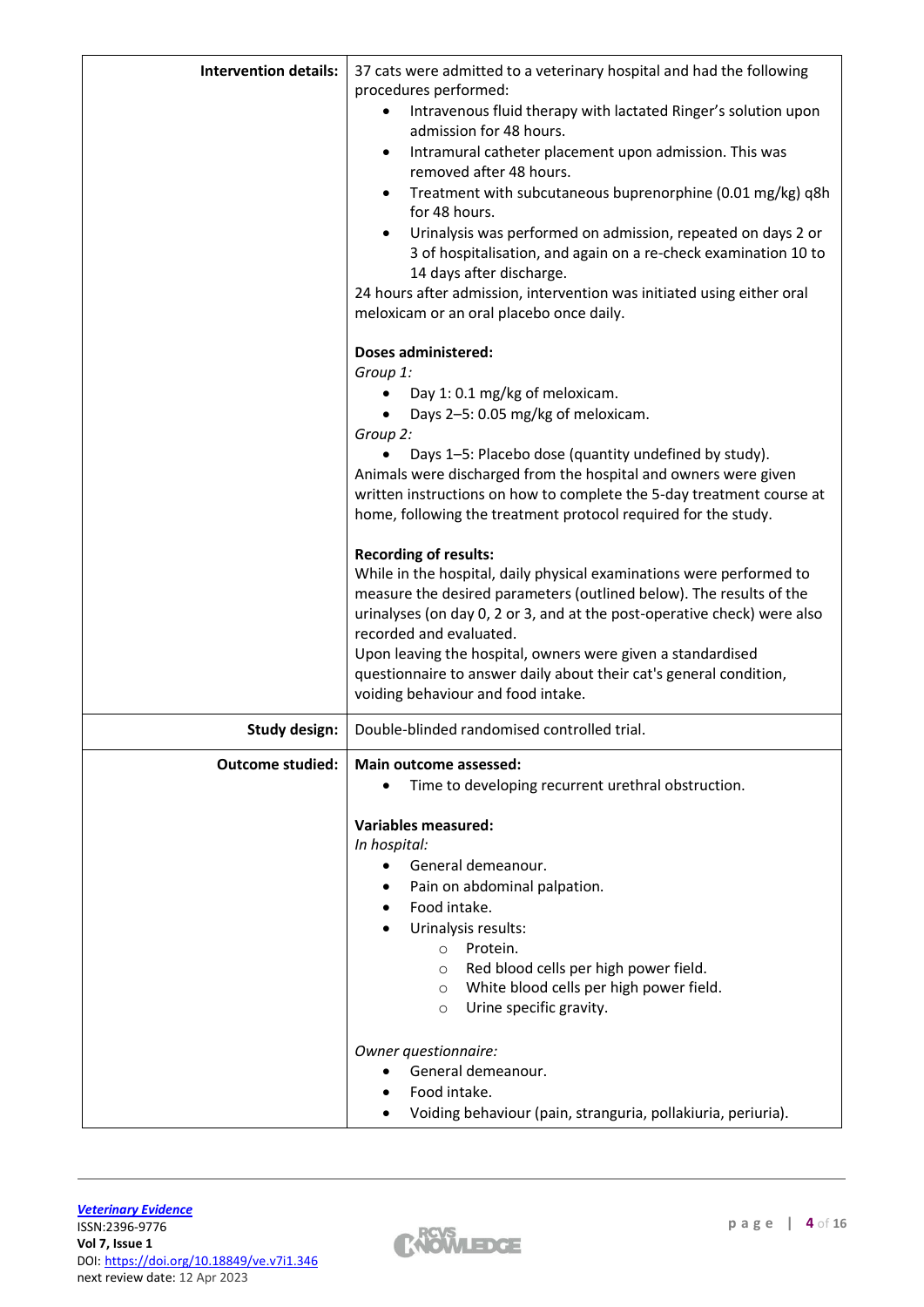| <b>Main findings:</b><br>(relevant to PICO question): | No statistically significant difference was found in the time<br>to reduction of clinical signs between the use of meloxicam<br>and the use of a placebo (no intervention) in cats with<br>obstructive FIC.<br>P-values were calculated comparing the placebo<br>$\circ$<br>group to the meloxicam group in a pairwise fashion<br>for each day that data were collected.<br>During the hospitalisation period (days 0 to 3) and at<br>$\circ$<br>recheck, P-values, which compared group 1 against<br>group 2, ranged from 0.235 to 1.000, or were<br>quoted as being non-applicable for measures of<br>general demeanour, pain on abdominal palpation<br>and food intake. The remainder of in-hospital<br>measurements taken were quoted as having a P-<br>value of 'NS' - not significant.<br>On day 0 of hospitalisation, macroscopic haematuria<br>$\circ$<br>compared between the two groups was shown to<br>have a statistically significant P-value of 0.049.<br>(However, treatment had not been initiated at this<br>point in time, so this only shows a difference in the<br>populations at the study's outset).<br>Comparisons of urinalysis results showed no<br>$\circ$<br>statistically significant difference between the<br>placebo and meloxicam groups. (P-values were<br>quoted as 'NS', not significant, or 'NA', not<br>applicable).<br>No statistically significant difference was seen when<br>$\circ$<br>comparing the two groups for any measure made on<br>the owner questionnaire at home. All P-values were<br>quoted as 'NS' - not significant.<br>Persistence of clinical signs in excess of 7 days in most of the<br>study animals could show that symptomatic treatment of FIC<br>is required for a prolonged period of time. |
|-------------------------------------------------------|---------------------------------------------------------------------------------------------------------------------------------------------------------------------------------------------------------------------------------------------------------------------------------------------------------------------------------------------------------------------------------------------------------------------------------------------------------------------------------------------------------------------------------------------------------------------------------------------------------------------------------------------------------------------------------------------------------------------------------------------------------------------------------------------------------------------------------------------------------------------------------------------------------------------------------------------------------------------------------------------------------------------------------------------------------------------------------------------------------------------------------------------------------------------------------------------------------------------------------------------------------------------------------------------------------------------------------------------------------------------------------------------------------------------------------------------------------------------------------------------------------------------------------------------------------------------------------------------------------------------------------------------------------------------------------------------------------------------------------------------------------------|
| Limitations:                                          | Initial intervention (with meloxicam and the placebo groups)<br>overlapped administration of subcutaneous buprenorphine<br>on the first day of administering oral medication. This could<br>potentially confound the results for day 1 of the trial.<br>A lot of different assessors were involved in data recording -<br>potentially up to 37 owners as well as the involved study<br>leads. This could cause variation in the recordings, especially<br>with respect to subjective measurements.<br>The recording duties per individual animal were passed from<br>clinicians to owners, which could also cause variation in<br>recordings, as well as throw into question the reliability of<br>medication dosing at home.<br>Specific details about the volume of placebo administered<br>and the ingredients used were not included.<br>Use of an oral intervention while animals could potentially<br>have reduced food intake could lead to inaccurate dosing of<br>meloxicam and the placebo.<br>No power calculations were performed.                                                                                                                                                                                                                                                                                                                                                                                                                                                                                                                                                                                                                                                                                                                |

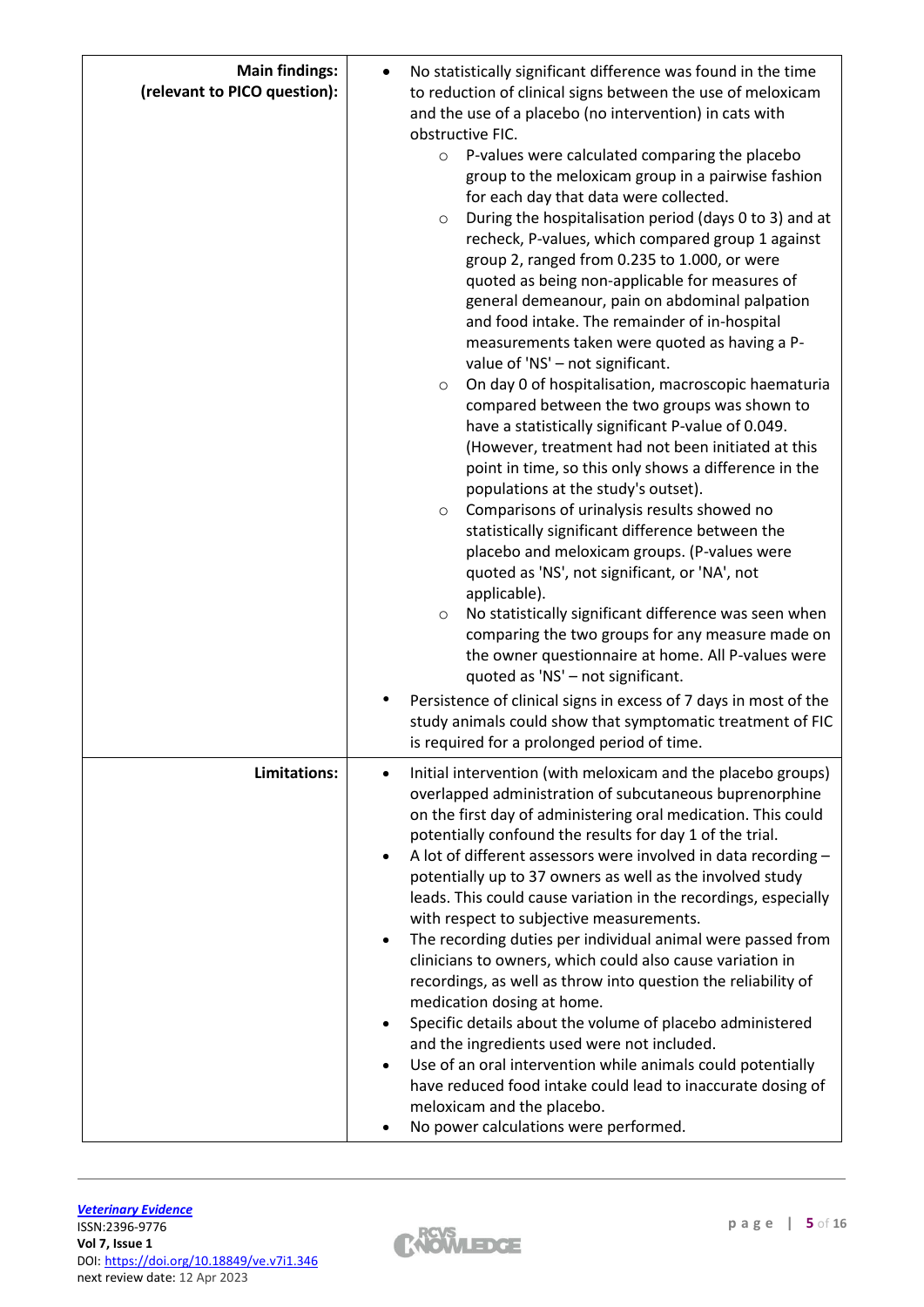| Osborne et al. (1996)        |                                                                                                                                                                                                                                                                                                                                                                                                                                                                                                                                                                                                                                                                                                                                                                                                    |  |  |  |  |  |
|------------------------------|----------------------------------------------------------------------------------------------------------------------------------------------------------------------------------------------------------------------------------------------------------------------------------------------------------------------------------------------------------------------------------------------------------------------------------------------------------------------------------------------------------------------------------------------------------------------------------------------------------------------------------------------------------------------------------------------------------------------------------------------------------------------------------------------------|--|--|--|--|--|
| <b>Population:</b>           | Cats exclusively with idiopathic feline lower urinary tract disease<br>(FLUTD).                                                                                                                                                                                                                                                                                                                                                                                                                                                                                                                                                                                                                                                                                                                    |  |  |  |  |  |
|                              | <b>Population selection:</b><br>Diagnosis of idiopathic FLUTD was made on the following grounds:<br>History and clinical examination were consistent with<br>idiopathic FLUTD.<br>Urinalysis and quantitative culture of urine for aerobic and<br>٠<br>mycoplasma (examining for a negative culture).<br>Plain and contrast radiography (intravenous urography<br>$\bullet$<br>followed by antegrate cytrourethrography) of the urinary<br>tract to show no radiodense uroliths.<br>Complete blood cell counts.<br>$\bullet$<br>Serum chemistry profiles (all major enzymes and<br>electrolytes) were within normal limits.<br>Feline leukaemia antigen tests were negative.                                                                                                                       |  |  |  |  |  |
| Sample size:                 | 11 individual cats, one of which entered the study twice due to<br>having a second episode of idiopathic FLUTD 6 months after finishing<br>its initial trial, were entered into the study ( $n = 12$ ). These animals                                                                                                                                                                                                                                                                                                                                                                                                                                                                                                                                                                              |  |  |  |  |  |
|                              | were split into two groups:<br>Prednisolone: Cats treated with prednisolone ( $n = 6$ <sup>*</sup> ).<br>Placebo: Cats treated with a placebo ( $n = 6$ *).                                                                                                                                                                                                                                                                                                                                                                                                                                                                                                                                                                                                                                        |  |  |  |  |  |
|                              | *The cat which entered the trial twice was initially treated with<br>prednisolone. Upon re-entry to the study 6 months later, it was<br>treated with a placebo. All capsules were gelatin capsules.                                                                                                                                                                                                                                                                                                                                                                                                                                                                                                                                                                                                |  |  |  |  |  |
| <b>Intervention details:</b> | 11 cats with idiopathic FLUTD were identified after being<br>screened using the aforementioned criteria. Upon admission<br>to the study, urine samples were collected either by<br>cystocentesis ( $n = 7$ ) or by voluntary voiding ( $n = 5$ ).<br>The cats were split into two groups, an intervention group<br>treated with prednisolone and a control group treated with<br>a placebo:<br>Prednisolone: 0 mg/kg prednisolone per os, BID, in<br>$\circ$<br>capsules ( $n = 6$ ).<br>Placebo: Cats treated with a placebo in capsules ( $n =$<br>$\circ$<br>6).<br>The placebo was sealed in capsules identical to that which<br>the prednisolone group received.<br>Both groups were hospitalised for, and received their<br>٠<br>respective interventions, for 10 days. All animals were fed |  |  |  |  |  |
|                              | Science Diet Feline maintenance, Hill's Pet Nutrition, for the<br>duration of the study. While hospitalised, the remaining<br>urine samples were collected via voiding to prevent<br>confounding data from iatrogenic haematuria caused by<br>cystocentesis and catheterisation for contrast radiographs.<br>All urine samples were analysed within 30 minutes of<br>collection or refrigerated and analysed within 1 to 12 hours.<br>During the hospitalisation period, urine was collected and<br>analysed daily. Clinical signs were also assessed. After                                                                                                                                                                                                                                       |  |  |  |  |  |

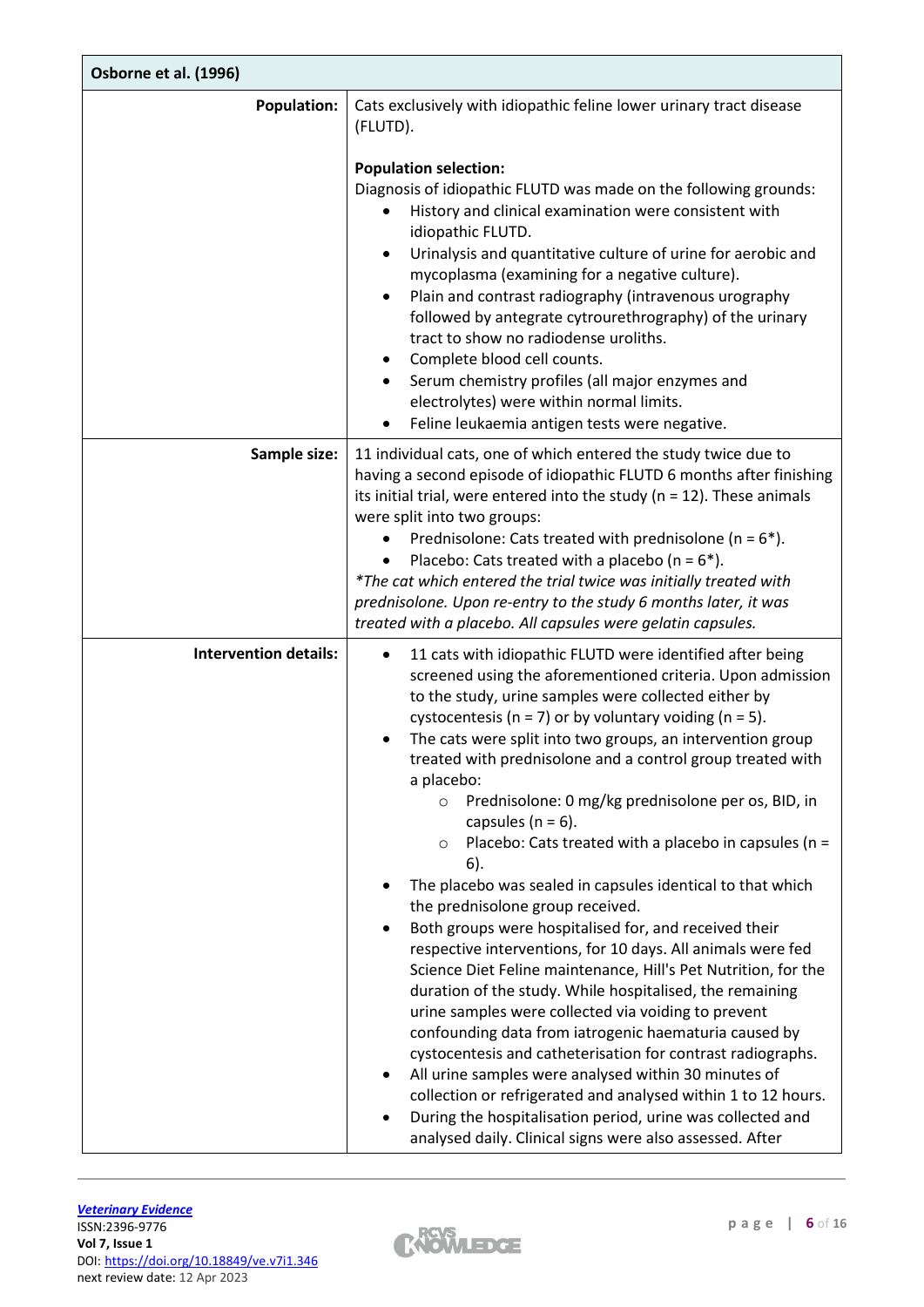|                                                       | discontinuation of treatment, urinalysis and bacterial cultures<br>were performed on days 4 and 18 after stopping therapy (2 and<br>4 weeks after starting the study). These samples were collected<br>by cystocentesis.                                                                                                                                                                                                                                                                                                                                                                                                                                                                                                                                                                                                                                                                                                                                                                                                                                                                                                                                                                                                                                                              |  |  |  |  |  |
|-------------------------------------------------------|---------------------------------------------------------------------------------------------------------------------------------------------------------------------------------------------------------------------------------------------------------------------------------------------------------------------------------------------------------------------------------------------------------------------------------------------------------------------------------------------------------------------------------------------------------------------------------------------------------------------------------------------------------------------------------------------------------------------------------------------------------------------------------------------------------------------------------------------------------------------------------------------------------------------------------------------------------------------------------------------------------------------------------------------------------------------------------------------------------------------------------------------------------------------------------------------------------------------------------------------------------------------------------------|--|--|--|--|--|
| <b>Study design:</b>                                  | Double-blinded randomised controlled trial.                                                                                                                                                                                                                                                                                                                                                                                                                                                                                                                                                                                                                                                                                                                                                                                                                                                                                                                                                                                                                                                                                                                                                                                                                                           |  |  |  |  |  |
| <b>Outcome studied:</b>                               | <b>Main outcomes assessed:</b><br>Time to reduction of clinical signs.                                                                                                                                                                                                                                                                                                                                                                                                                                                                                                                                                                                                                                                                                                                                                                                                                                                                                                                                                                                                                                                                                                                                                                                                                |  |  |  |  |  |
|                                                       | <b>Variables measured:</b><br>Urine Dipstix:<br>pH.<br>$\circ$<br>Glucose.<br>$\Omega$<br>Acetone.<br>$\circ$<br>Bilirubin.<br>$\Omega$<br>Protein.<br>$\circ$<br>Occult blood.<br>$\Omega$<br>Urine sediment exam:<br>Presence of crystalluria.<br>$\circ$<br>Time to remission of microscopic haematuria.<br>$\circ$<br>Clinical examination:<br>Time to resolution of clinical signs (dysuria and occult<br>$\circ$<br>haematuria are specifically noted).<br>Radiography* (plain and contrast studies):<br>Presence of radiodense uroliths.<br>$\circ$<br>*This criterion was only used in the initial screening process and was<br>unrepeated throughout the study. It has been included here for<br>completeness.                                                                                                                                                                                                                                                                                                                                                                                                                                                                                                                                                               |  |  |  |  |  |
| <b>Main findings:</b><br>(relevant to PICO question): | No significant difference was found in the time to reduction of clinical<br>signs between the use of prednisolone and the use of a placebo (no<br>intervention) in cats with idiopathic FLUTD.                                                                                                                                                                                                                                                                                                                                                                                                                                                                                                                                                                                                                                                                                                                                                                                                                                                                                                                                                                                                                                                                                        |  |  |  |  |  |
| Limitations:                                          | Cats in the hospital had daily urinalyses. Only days 0, 5 and 10<br>are published. Therefore, we do not know if these omitted days<br>contained results which may influence the outcome of the<br>study.<br>One cat was re-submitted to the study. While the cat was put<br>through both the treatment and control group, potentially<br>furthering the evidence that there is no significant difference<br>between a placebo and prednisolone this could skew the data<br>as this patient's individual factors have been entered into the<br>study multiple times.<br>No justification was given as to why some cats were initially<br>sampled using cystocentesis, where there is a risk of<br>iatrogenically causing haematuria, as all cats at the start of the<br>study were not blocked so could void naturally.<br>Once released from hospital the cats may hunt, which could<br>$\bullet$<br>confound data, which was originally controlled for by feeding<br>the cats a uniform diet when in the hospital.<br>Urine samples were not all stored in a consistent manner.<br>Some were analysed within 30 minutes of animals voiding,<br>whereas others were analysed post-refrigeration after 1 to 12<br>hours, which could introduce artifactual change into the<br>results. |  |  |  |  |  |

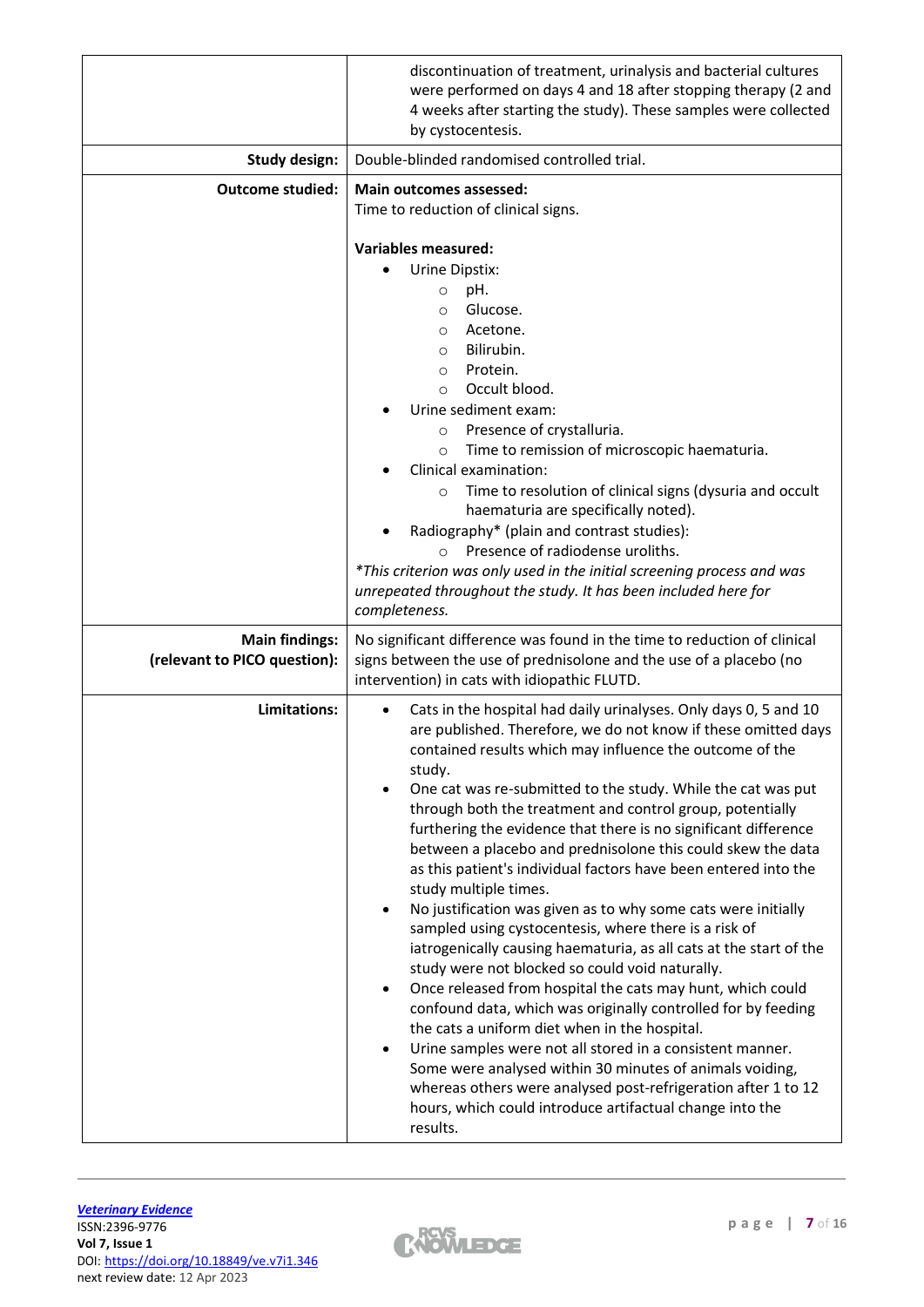| The study mentions that urine specific gravity was analysed<br>$\bullet$<br>but not by what means. Both Dipstix and refractometry can<br>offer a USG result, where they deliver a subjective and<br>objective measurement respectively. If measured by Dipstix,<br>then the USGs may be subject to personal interpretation,<br>which could skew the results if multiple assessors were used<br>to interpret the tests |
|-----------------------------------------------------------------------------------------------------------------------------------------------------------------------------------------------------------------------------------------------------------------------------------------------------------------------------------------------------------------------------------------------------------------------|
| No power calculations were performed.<br>$\bullet$                                                                                                                                                                                                                                                                                                                                                                    |
| No P-values or confidence intervals were calculated for this<br>$\bullet$                                                                                                                                                                                                                                                                                                                                             |
| study, making it difficult to truly appreciate if there was a<br>true statistically significant difference or not.                                                                                                                                                                                                                                                                                                    |

| Nivy et al. (2019)           |                                                                                                                                                                                                                                                                                                                                                                                                                                                                                                                                                                                                                                                                                                                                                                                                                                                                                                                                |  |  |  |
|------------------------------|--------------------------------------------------------------------------------------------------------------------------------------------------------------------------------------------------------------------------------------------------------------------------------------------------------------------------------------------------------------------------------------------------------------------------------------------------------------------------------------------------------------------------------------------------------------------------------------------------------------------------------------------------------------------------------------------------------------------------------------------------------------------------------------------------------------------------------------------------------------------------------------------------------------------------------|--|--|--|
| <b>Population:</b>           | Male cats with obstructive feline interstitial cystitis (FIC).<br><b>Population selection:</b><br>No cat had received medication before admission to the<br>hospital.                                                                                                                                                                                                                                                                                                                                                                                                                                                                                                                                                                                                                                                                                                                                                          |  |  |  |
|                              | Resolution of azotaemia and the ability to fully empty the<br>urinary bladder before discharge from the hospital.<br>Obstructive FIC diagnosed on the basis of compatible<br>$\bullet$<br>history, clinical signs, and physical examination findings<br>(stranguria, haematuria, pollakiuria, periuria, unsuccessful<br>voiding attempts, and presence of a large, tense painful<br>urinary bladder unamenable to manual voiding).<br>Abdominal ultrasonography, urinalysis and urine cultures<br>with results compatible with FIC.<br>20/51 cats also had survey radiographs and contrast<br>$\bullet$<br>retrograde urethrography performed on them for diagnosis<br>of FIC. (The remaining 31 did not due to financial constraints<br>of the owners).<br>Additional inclusion criteria: Resolution of azotaemia prior to<br>$\bullet$<br>discharge from the hospital and the ability to fully empty the<br>urinary bladder. |  |  |  |
| Sample size:                 | Male cats with obstructive FIC ( $n = 51$ , of which 7 were intact and 44<br>were neutered).<br>Intervention group: $n = 24$ .<br>Control group: $n = 27$ .<br>$\bullet$                                                                                                                                                                                                                                                                                                                                                                                                                                                                                                                                                                                                                                                                                                                                                       |  |  |  |
| <b>Intervention details:</b> | All cats were admitted to a veterinary hospital. After an initial<br>diagnosis of FIC and enrolment to the study, cats were screened<br>using the aforementioned criteria in the population selection<br>section. Following this, the patients were stabilised in the hospital<br>and obstructions in each cat were relieved using catheterisation. The<br>size of catheter selected was at the clinical judgment of the<br>overseeing clinician. Additional therapies were also delivered at the<br>discretion of the overseeing veterinarian, including fluid choices<br>(rate and type), treatments for hyperkalaemia (insulin and/or<br>bicarbonate) and administration of intravenous dextrose. Timing of<br>the catheter removal was also determined by the overseeing<br>veterinarian's clinical judgment. In general, these were removed                                                                               |  |  |  |

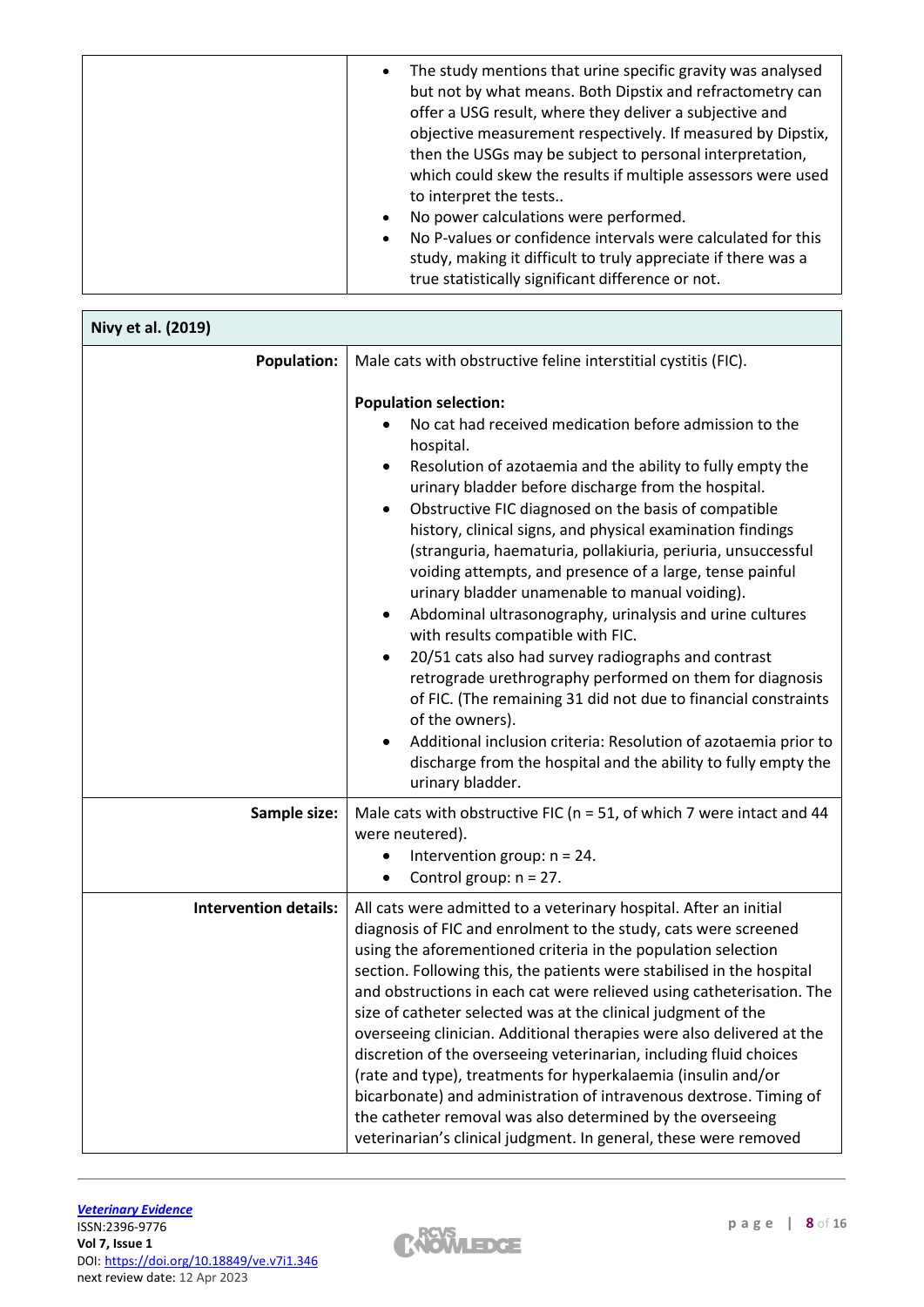|                                                       | when azotaemia had resolved on blood work and the urine turbidity<br>appeared normal.<br>Following discharge from the hospital after a 3-5-day period (after<br>resolution of clinical signs), the cats were prescribed a therapeutic,<br>urinary dry food diet and allotted to one of two treatment groups:<br>Intervention Group: Alprazolam (0.125 mg/cat, q12h),<br>٠<br>phenoxybenzamine (2 mg/cat, q12h) and meloxicam (0.025<br>mg/kg, q24h).<br>Control Group: Alprazolam (0.125 mg/cat, q12h) and<br>$\bullet$<br>phenoxybenzamine (2 mg/cat, q12h).<br>NB: All medications were delivered per os.<br>Owners were also instructed to introduce husbandry changes to their<br>animals including environmental enrichment and stress reduction.<br><b>Recording of results:</b><br>Data regarding the individual animals were extracted from the medical<br>records for statistical analysis. These parameters included the<br>signalment, season, number of episodes of FIC signs, environment, diet<br>prior to hospitalisation and after discharge, clinical signs (and duration),<br>vital signs on admission, other therapies given (e.g. antibiotic<br>treatment), weight, and the duration and type of urinary catheter used.<br>Cats were followed at 10 days, 1 month, 2months and 6 months after<br>discharge where they were evaluated for recurrence of FIC related signs<br>and/or signs of a recurrence of urethral obstruction. |  |  |  |  |
|-------------------------------------------------------|-------------------------------------------------------------------------------------------------------------------------------------------------------------------------------------------------------------------------------------------------------------------------------------------------------------------------------------------------------------------------------------------------------------------------------------------------------------------------------------------------------------------------------------------------------------------------------------------------------------------------------------------------------------------------------------------------------------------------------------------------------------------------------------------------------------------------------------------------------------------------------------------------------------------------------------------------------------------------------------------------------------------------------------------------------------------------------------------------------------------------------------------------------------------------------------------------------------------------------------------------------------------------------------------------------------------------------------------------------------------------------------------------------------------------------------------------------|--|--|--|--|
| <b>Study design:</b>                                  | Single-blinded randomised controlled trial.                                                                                                                                                                                                                                                                                                                                                                                                                                                                                                                                                                                                                                                                                                                                                                                                                                                                                                                                                                                                                                                                                                                                                                                                                                                                                                                                                                                                           |  |  |  |  |
| <b>Outcome studied:</b>                               | Time to recurrence of urethral obstruction.                                                                                                                                                                                                                                                                                                                                                                                                                                                                                                                                                                                                                                                                                                                                                                                                                                                                                                                                                                                                                                                                                                                                                                                                                                                                                                                                                                                                           |  |  |  |  |
| <b>Main findings:</b><br>(relevant to PICO question): | None – time to recurrence of urethral obstruction was the<br>outcome measured, not time to reduction of clinical signs.<br>Recurrence of obstruction was not found to be statistically<br>$\bullet$<br>significant at any subsequently measured time frame. Odds<br>ratios showed the following relationship between the two<br>groups:<br><10 days: $P = 0.47$ , 95% CI [0.96, 1.13].<br>$\circ$<br>10 days to 1 month: P = 0.99, 95% CI [0.89, 1.04].<br>$\circ$<br>1-2 months: P = 0.49, 95% CI [0.83, 1.03].<br>$\circ$<br>2-6 months: P = 0.99, 95% CI [0.14, 8.13].<br>$\circ$<br>Cumulative recurrence of obstruction was also found to not<br>have any statistically significant measures. Odds ratios<br>comparing the two groups provided P-values and confidence<br>intervals for recurrence within:<br>1 month: P = 0.99, 95% CI [0.07, 19.12].<br>$\circ$<br>2 months: P = 0.61, 95% CI [0.03, 3.59].<br>$\circ$<br>6 months: P = 0.70, 95% CI [0.13, 2.97].<br>$\circ$<br>Recurrence of clinical signs without obstruction within 6<br>months was also not statistically significant ( $P = 0.34$ , 95% CI<br>[0.33, 36.67]), as calculated by odds ratios comparing both<br>groups.<br>This reference has been analysed in detail for completeness as<br>$\bullet$<br>it is mentioned heavily in the appraisal, application and<br>reflection section.                                                                                 |  |  |  |  |
| Limitations:                                          | Several cats were treated with antibiotics despite not being in-<br>$\bullet$<br>line with current therapy recommendations for FIC treatment.                                                                                                                                                                                                                                                                                                                                                                                                                                                                                                                                                                                                                                                                                                                                                                                                                                                                                                                                                                                                                                                                                                                                                                                                                                                                                                         |  |  |  |  |

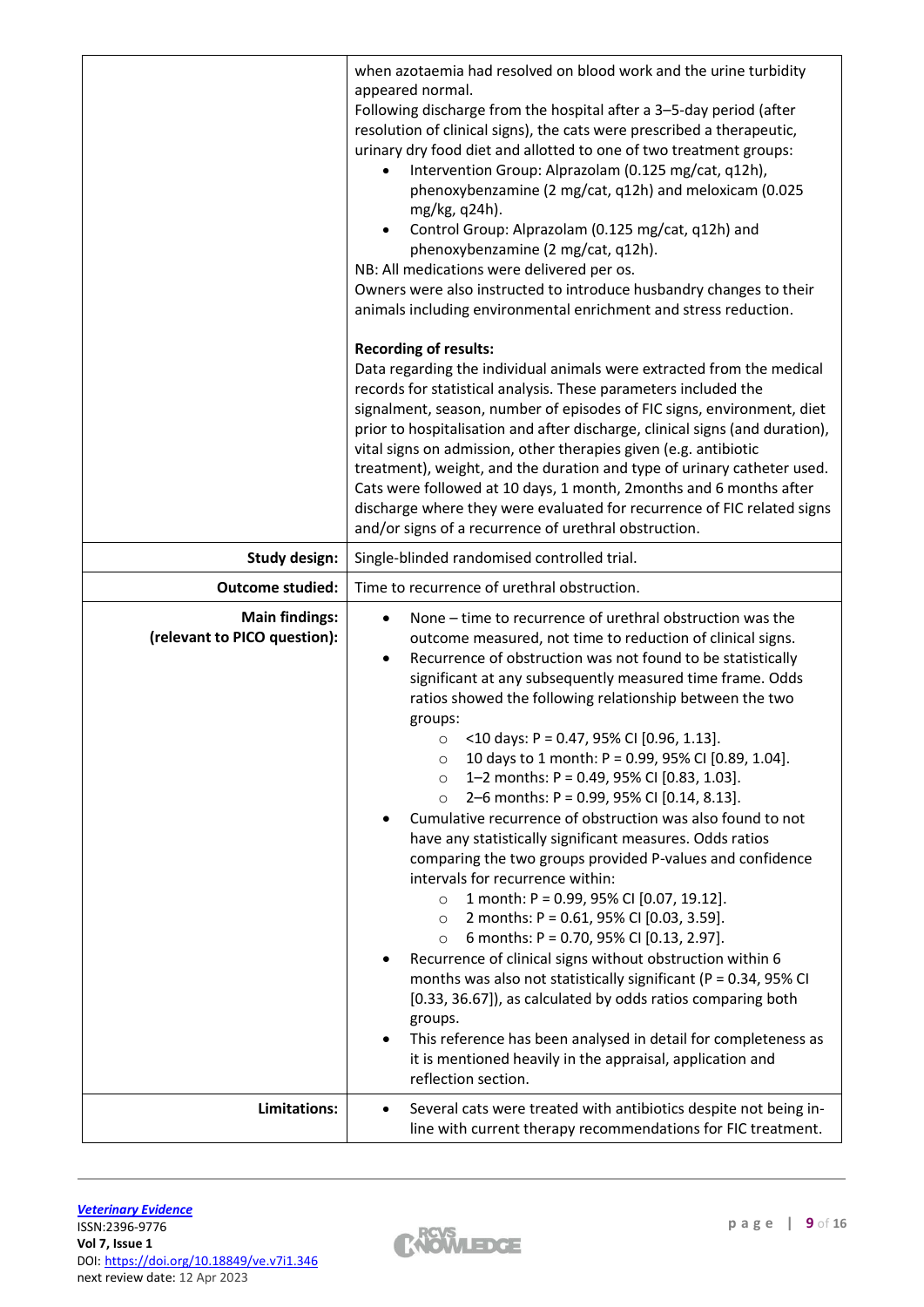# **Appraisal, application and reflection**

The most relevant, available evidence excavated were two double-blinded randomised controlled trials. Both explored the time to reduction of clinical signs of cats with feline interstitial cystitis (FIC). One study evaluated the efficacy of meloxicam as a treatment when contrasted with a placebo (Dorsch et al., 2016), where the other evaluated the efficacy of prednisolone as a treatment when contrasted against a placebo (Osborne et al., 1996). Both studies only partially answered the PICO question, as neither directly contrasted meloxicam against prednisolone as therapy modalities.

The study by Dorsch et al., 2016, concluded that there was no statistical significance between the use of meloxicam and the use of a placebo as treatments for FIC, as well as the likelihood of recurrent urethral obstruction (rUO). The main outcome of the study was the time to development of rUO, with the clinical signs being used as indicative measures for when this occurred. The cats in this study all were obstructed at the start of the study (Dorsch et al., 2016).

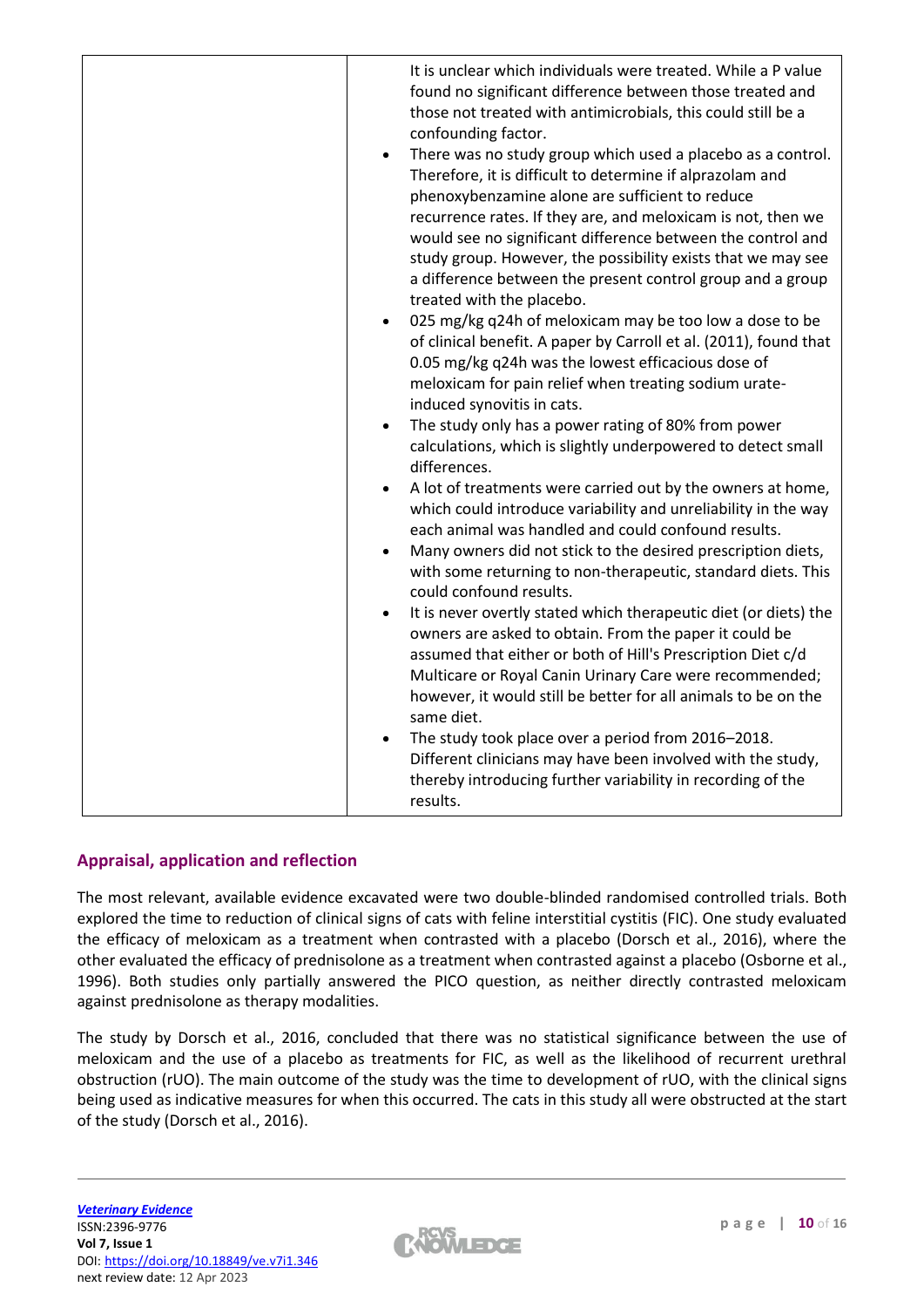Superficially, as a double-blinded randomised controlled trial, the study by Dorsch et al., 2016, stands to potentially provide good clinical evidence. While randomised controlled trials are traditionally regarded as strong evidence, the experimental design is the true factor which determines how reliable the evidence generated is (RCVS Knowledge, 2015). Unfortunately, several factors in the study design potentially weaken the study's overall evidential strength.

All animals were initially treated with buprenorphine (in addition to meloxicam or the placebo). The effects of buprenorphine, in addition to the meloxicam or placebo, were not part of the intended study outcome and as a consequence, overlap of the treatments with buprenorphine and meloxicam (or the placebo) could confound the data which was gathered for day 1 of treatment with meloxicam and/or the placebo. Additionally, recording of data was passed from hospital assessors to a multitude of up to 37 different owners. Owners were expected to assess their animals via a survey devised by the researchers, which removes all of the objective parameters measured in the hospital such as heart rate and respiration rate. As the survey omits many of the previously measured parameters and is purely subjective with up to 37 different and potentially untrained assessors, this could introduce a lot of variability in the data recorded during this portion of the study.

The study quoted a P-value of 0.049 when comparing day 0's results for macroscopic haematuria when comparing the meloxicam group against the placebo group, implying a statistically significant difference between the two groups. As one group had statistically significantly worse clinical signs than the other, it could mean that the meloxicam group was more severely affected than the other, which could have affected the time to resolution of clinical signs, being in a more progressed state from the outset. However, as no interventions had been administered at the time of this measurement, this is potentially an irrelevant observation when comparing meloxicam to a placebo, since neither therapy had been initiated. Additionally, P-value calculations for each subsequent day showed no significant difference between the two groups following the admission of both interventions, so it could still be concluded that there is no statistically significant difference between either protocol.

The double-blinded randomised controlled study by Osborne et al. (1996), compared the efficacy of prednisolone against a placebo in reducing the clinical signs caused by idiopathic FLUTD. Similarly, this study also found that there was no statistically significant difference between the different treatment modalities. The main outcome of this study was the time to reduction of clinical signs (Osborne et al., 1996).

Similarly to the study by Dorsch et al. (2016), the study design also stands to potentially provide strong evidence as a double-blinded randomised controlled trial. However, there are also factors of this study's individual design which cast some shade over the strength of the study. The study sometimes proves to be a little sparse with its reporting of data; despite urine samples being taken daily from animals, only those from days 0, 5 and 10 are included in the study. Additionally, it is not explicitly mentioned how urine specific gravity is measured. These omissions weaken the overall trust in the study, especially as urine specific gravity has both subjective (Dipstix) and objective (refractometry) measures of being assessed. Additionally, the sample size of the study is very small, where  $n = 12$ , and as such the study group may be too small to provide sufficient power. Lastly, no calculations to quantify statistical significance were quoted, which throws doubt over whether the evidence provided actually shows statistical significance or not.

One other single-blinded randomised controlled trial by Nivy et al. (2019), assessed the recurrence rates of FIC and rUO in cats. While this study did not answer the PICO question, the study itself does provide some interesting food for thought. This study compared the use of phenoxybenzamine and alprazolam with or without low dose meloxicam (0.025 mg/kg, q24h, PO) as a treatment for cats with FIC. 51 males with urethral obstruction and FIC were allocated one of the treatment protocols in a single-blind fashion. The study drew the conclusion that the addition of low-dose meloxicam to phenoxybenzamine and alprazolam treatment did not make a significant difference in the return to urethral obstruction and/or FIC compared with cats only treated with phenoxybenzamine and alprazolam (Nivy, et al., 2019).

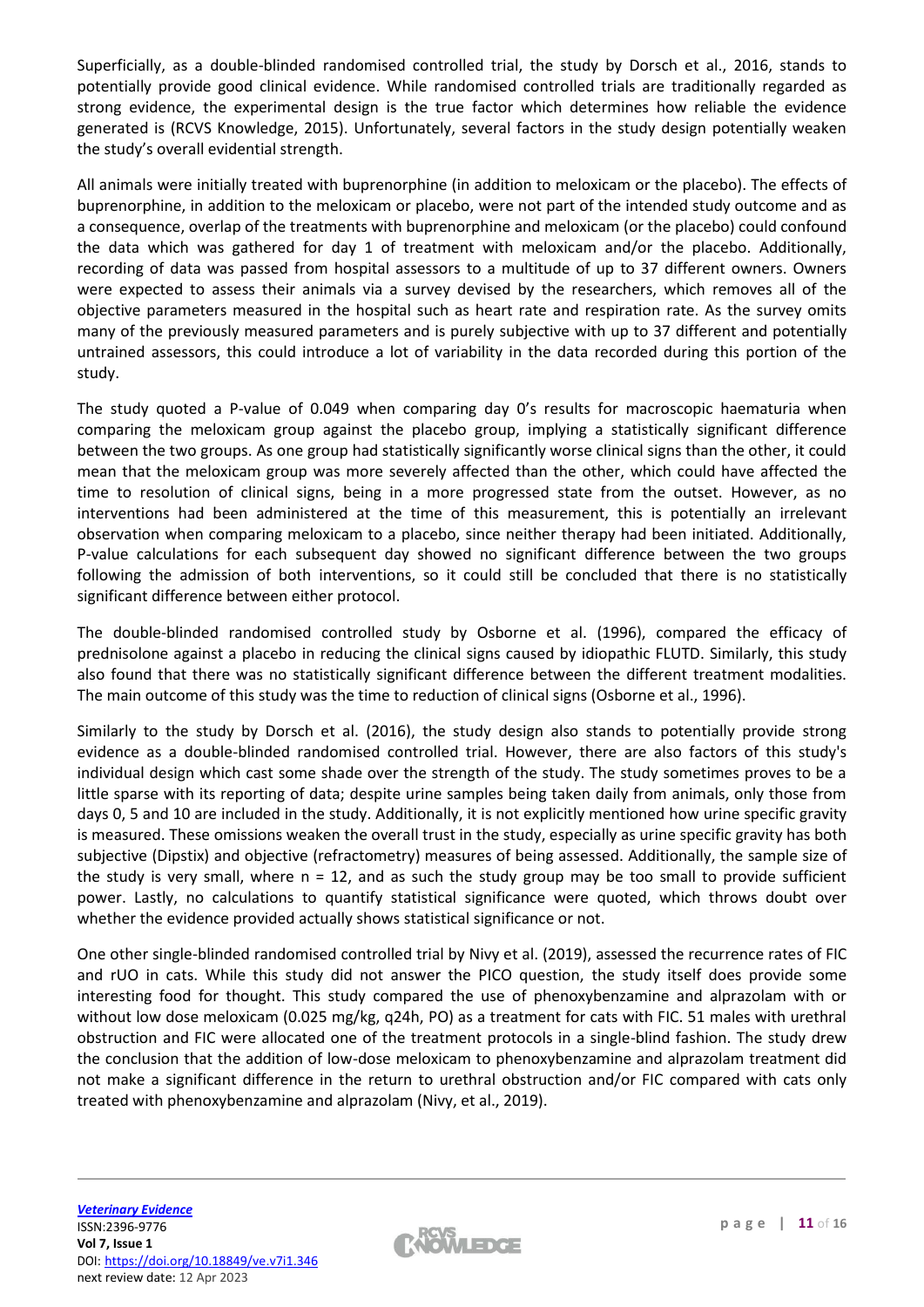While the reduction in clinical signs was not measured in this study, it is interesting to note that the addition of meloxicam did not provide any clinical benefit for the assessed parameters. Another study, examining cats with experimentally induced synovitis, showed that low-dose meloxicam of 0.025 mg/kg q24h PO did not make a significant in the reduction of pain signs in comparison to a placebo. However, higher dose rates of 0.05 mg/kg and 0.075 mg/kg with the same dosing interval showed a statistically significant reduction in pain parameters (Carroll et al., 2011). It could therefore be possible that the dose rate chosen by Nivy et al. (2019), was not high enough to be efficacious.

Taking into account all papers cited, it is key to note that the populations of animals studied are slightly different. Both studies which used meloxicam in their treatment protocols – Dorsch et al. (2016), and Nivy et al. (2019), – used cats with obstructive FIC as their populations. By comparison, the paper by Osborne et al. (1996) used animals with non-obstructive FIC as their study population. While all cats had FIC by definition, those with obstructive FIC present with a much more severe clinical syndrome than those with non-obstructive FIC, which raises the question as to whether these populations are truly comparable. As such, it may be good to be more specific with the population and contrast animals exclusively with non-obstructive or obstructive FIC. That being said, it may only be possible to compare these therapies in non-obstructed animals as prednisolone is often contraindicated when an indwelling catheter is present (Osborne et al., 1984).

One other thing to note as well is that steroids and NSAIDs are not the only treatments which are available for treatment of FIC in cats. Many other treatment modalities including amitriptyline, tolfenamic acid, polysulphated glycosaminoglycans and pentosan polysulphate which were not explored in this Knowledge Summary are available and may be worth further consideration and evaluation in another Knowledge Summary. One paper noted that ketoprofen was often the choice NSAID for use in Canada for managing pain associated with musculoskeletal disease, and is often used in treatment of FIC (Dowling, 2000).

In summary, no studies directly comparing the efficacy of meloxicam against prednisolone as a means of reducing the clinical signs of cats with FIC could be identified. At an even more specific level, no studies exist comparing these treatments in populations of cats exclusively with non-obstructive or obstructive FIC. The studies uncovered, all of which were randomised controlled trials, had flaws in their experimental design or, possessed sufficient limitations which weaken their strength as valid evidence. It could be hypothesised that, since both relevant studies found no significant difference between the use of a placebo or a treatment (either meloxicam or prednisolone), there would be no significant difference between using prednisolone and meloxicam. However, the study examining meloxicam used only cats which were obstructed (Dorsch et al., 2016) whereas the study examining prednisolone only used unobstructed cats (Osborne et al., 1996) and as such, these studies are not necessarily directly comparable. Two papers were also inaccessible for evaluation.

At present, there is insufficient evidence to prove absolutely whether meloxicam or prednisolone is the superior therapeutic agent for the treatment of FIC with respect to the reduction of clinical signs. The fact that two papers were also unavailable for assessment may also make these findings spurious, as these may offer strong evidence which answers the PICO question. Further studies comparing the efficacy of meloxicam and prednisolone as treatments for FIC may be required in order to answer the PICO question. Finally, it would be worth broadening the horizon of this question to include other commonly used and available therapies for treating FIC, since one of these treatments may prove effective where meloxicam and prednisolone may not.

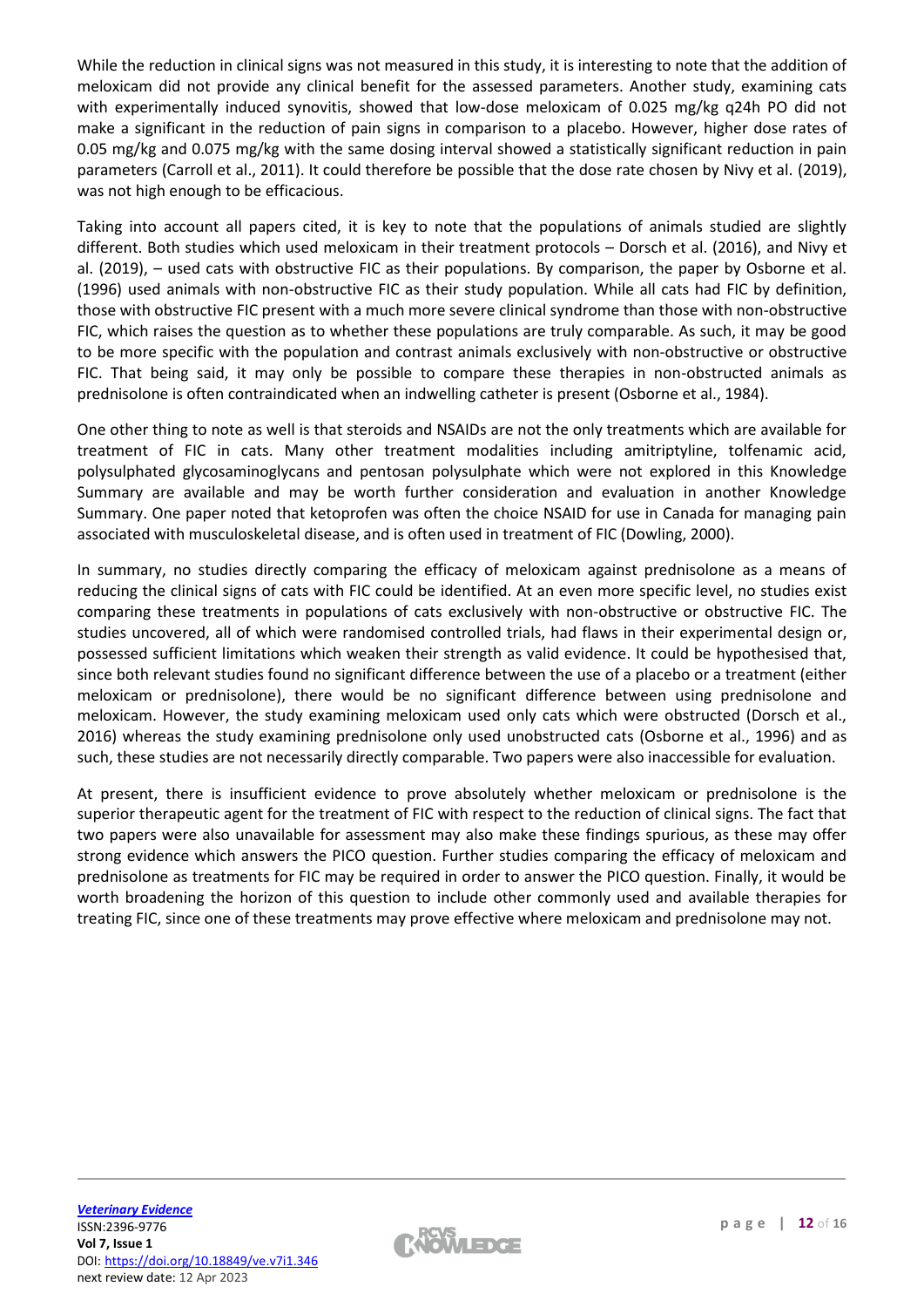# **Methodology**

| <b>Search strategy</b>                   |                                                                                                                                                                                                                                                                                                                                                                                                                                                                                                                                                                                                                                                                                                                                                                                                                                                                                                                                                                                                                                                                                                                                                                                                                                                                                                                     |  |  |  |  |
|------------------------------------------|---------------------------------------------------------------------------------------------------------------------------------------------------------------------------------------------------------------------------------------------------------------------------------------------------------------------------------------------------------------------------------------------------------------------------------------------------------------------------------------------------------------------------------------------------------------------------------------------------------------------------------------------------------------------------------------------------------------------------------------------------------------------------------------------------------------------------------------------------------------------------------------------------------------------------------------------------------------------------------------------------------------------------------------------------------------------------------------------------------------------------------------------------------------------------------------------------------------------------------------------------------------------------------------------------------------------|--|--|--|--|
| Databases searched and dates<br>covered: | CAB Abstracts on Ovid Platform; 1973-2021 Week 14.<br>PubMed on NCBI interface; 1920-April 2021.                                                                                                                                                                                                                                                                                                                                                                                                                                                                                                                                                                                                                                                                                                                                                                                                                                                                                                                                                                                                                                                                                                                                                                                                                    |  |  |  |  |
| Search terms:                            | <b>CAB Abstracts:</b><br>(cat or cats or feline* or felid* or queen* or tom* or DSH* or<br>1.<br>DLH* or (domestic long?hair* or short?hair*))).mp.<br>((feline and (interstitial or idiopathic) and cystitis) or<br>2.<br>((interstitial or idiopathic or sterile) and cystitis) or ((pandora or<br>feline urologic) and syndrome*) or (FIC not "fractional inhibitory<br>concentration") or FUS or FLUTD or "feline lower urinary tract<br>disease").mp.<br>(melox* or "loxicom" or "metacam" or "inflacam" or<br>3.<br>"rheumocam" or NSAID* or non?steroidal anti?inflammatory drug*<br>or non?steroidal nati?inflammator* or anti?inflammator*).mp.<br>(steroid* or glucocorticoid* or corticosteroid* or predni* or<br>4.<br>"prednicortone" or "prednicare" or prednisolone* or<br>anti?inflammator*).mp.<br>5.<br>(resol* or reduc* or improve* or recover* or symptom* or<br>treat* or therap* or clinical sign* or haematuria* or hematuria* or<br>dysuria* or stranguria* or pollakiuria* or periuria* or void* or<br>bladder inflammation or inappropriate* void* or voids<br>inappropriate*).mp.<br>6.<br>1 and 2 and 3 and 4 and 5 (9)<br>7.<br>1 and 2 and 3 and 4 (9)<br>1 and 2 and 3 (12)<br>8.<br>9.<br>1 and 2 and 4 (17)<br>10.<br>1 and 2 and 3 and 5 (12)<br>1 and 2 and 4 and 5 (16)<br>11. |  |  |  |  |
|                                          | 12.<br>6 or 7 or 8 or 9 or 10 or 11 (20)<br>PubMed:<br>1. (cat or cats or feline or felid or queen or tom or DSH or DLH<br>or (domestic and (long hair or longhair or short hair or<br>shorthair)))<br>2. feline interstitial cystitis or feline idiopathic cystitis or<br>pandora urologic syndrome or feline urologic syndrome or<br>FIC or FUS or FLUTD or feline lower urinary tract disease<br>meloxicam or loxicom or metacam or inflacam or<br>3.<br>rheumocam or orocam or NSAID or non-steroidal anti-<br>inflammatory drug or non-steroidal anti-inflammatory or<br>anti inflammatory<br>steroid or glucocorticoid or corticosteroid or prednisone or<br>4.<br>prednicortone or prednicare or prednisolone or anti<br>inflammatory<br>1 and 2 and 3 and 4 (22)<br>5.                                                                                                                                                                                                                                                                                                                                                                                                                                                                                                                                      |  |  |  |  |
| Dates searches performed:                | 12 Apr 2021                                                                                                                                                                                                                                                                                                                                                                                                                                                                                                                                                                                                                                                                                                                                                                                                                                                                                                                                                                                                                                                                                                                                                                                                                                                                                                         |  |  |  |  |

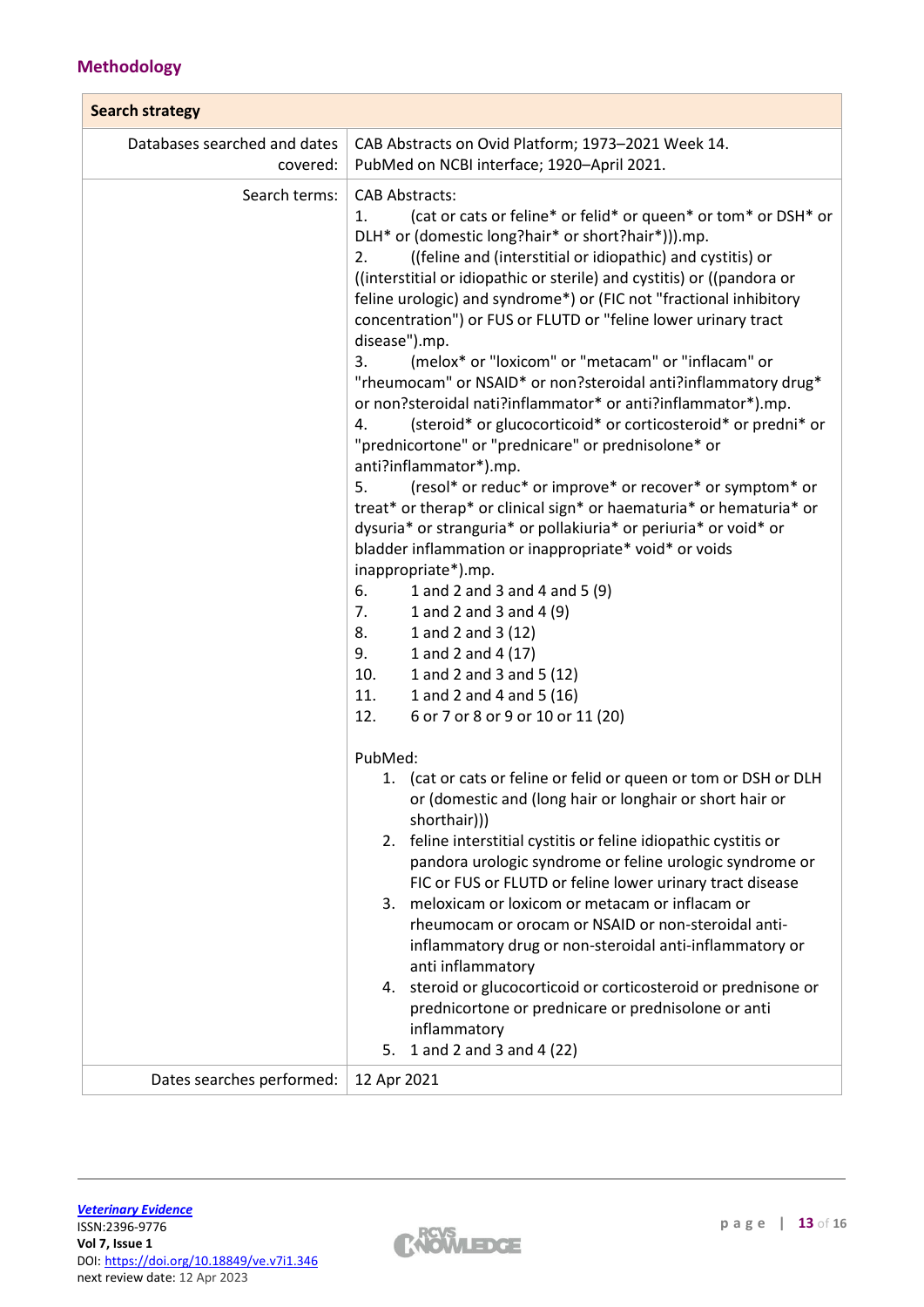# **Exclusion / Inclusion criteria**

Inclusion and exclusion criteria were predetermined in order to assess the most suitable and powerful evidence for appraisal. Full texts to all relevant articles were then obtained and thoroughly examined where possible.

| Exclusion: | Non-English language, popular press articles, conference abstracts,<br>book chapters, opinion articles, conference papers.                                                                                                                                                                                                                                                                                                                         |
|------------|----------------------------------------------------------------------------------------------------------------------------------------------------------------------------------------------------------------------------------------------------------------------------------------------------------------------------------------------------------------------------------------------------------------------------------------------------|
| Inclusion: | Studies comparing the time to resolution or improvement of clinical<br>signs in cats with FIC when comparing meloxicam or prednisolone.<br>Studies examining the efficacy of meloxicam in reducing the clinical<br>signs of cats with FIC when compared to another treatment or<br>placebo.<br>Studies examining the efficacy of prednisolone in reducing the<br>clinical signs of cats with FIC when compared to another treatment<br>or placebo. |

| <b>Search outcome</b>                         |                                |                                 |                             |                                                            |                                                  |                                                           |                                    |
|-----------------------------------------------|--------------------------------|---------------------------------|-----------------------------|------------------------------------------------------------|--------------------------------------------------|-----------------------------------------------------------|------------------------------------|
| <b>Database</b>                               | <b>Number</b><br>of<br>results | Excluded -<br><b>Duplicates</b> | $Excluded -$<br>Non-English | $Excluded -$<br>Conference<br>paper and/or<br>book chapter | Excluded -<br><b>Entire</b><br>journal<br>issue* | Excluded-<br>Did not<br>answer<br><b>PICO</b><br>question | <b>Total</b><br>relevant<br>papers |
| CAB<br>Abstracts                              | 20                             | 0                               | $\mathbf{1}$                | 6                                                          | $\mathbf 1$                                      | 10                                                        | $\overline{2}$                     |
| Medline                                       | 22                             | 5                               | $\Omega$                    | $\boldsymbol{0}$                                           | $\mathbf 0$                                      | 17                                                        | $\mathbf 0$                        |
| Total relevant papers when duplicates removed |                                |                                 |                             |                                                            | $\overline{2}$                                   |                                                           |                                    |

*\*The individual articles within the journal issue were evaluated and deemed as either not relevant to the PICO question or, had already been included in the search results elsewhere.*

# **CONFLICT OF INTEREST**

The author declares no conflicts of interest.

The author would like to extend thanks to Bridget Sheppard, Clare Boulton and the remainder of the staff at RCVS Knowledge for their guidance throughout the process of writing the Knowledge Summary and support with the literature searches, as well as Sarah O'Shaughnessy at the University of Bristol for informing them of the ability to submit Knowledge Summaries through the *Veterinary Evidence* website.

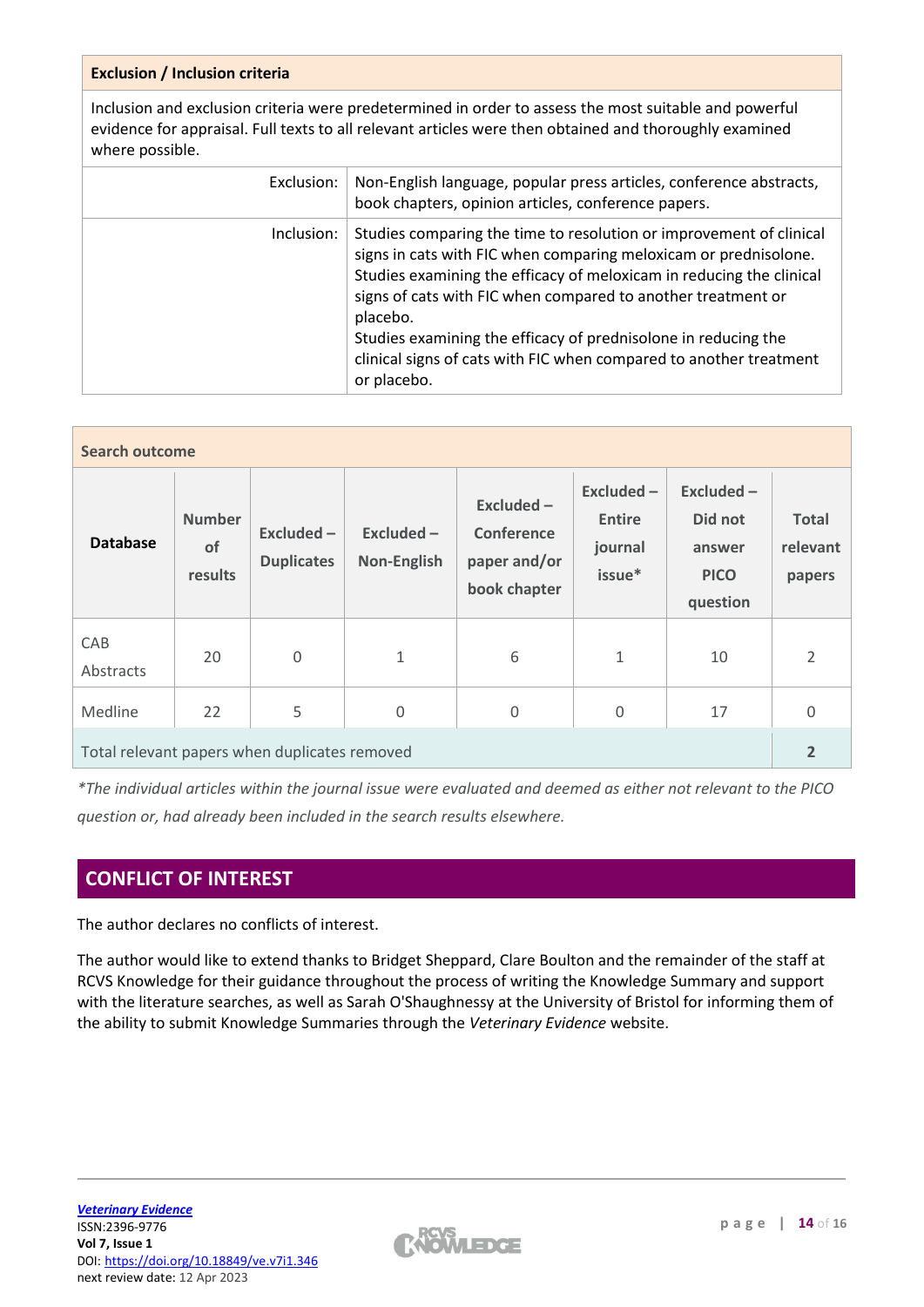# **REFERENCES**

- 1. Carroll, G.L., Narbe, R., Kerwin, S.C., Taylor, L., Peterson, K. & Hartsfield, S.M. (2011). Dose range finding study for the efficacy of meloxicam administered prior to sodium urate-induced synovitis in cats. *Veterinary Anaesthesia and Analgesia.* 38(4), 394–406. DOI: [https://doi.org/10.1111/j.1467-](https://doi.org/10.1111/j.1467-2995.2011.00621.x) [2995.2011.00621.x](https://doi.org/10.1111/j.1467-2995.2011.00621.x)
- 2. Dorsch, R., Zellner, F. & Schulz, B. (2016). Evaluation of meloxicam for the treatment of obstructive feline idiopathic cystitis. *Journal of Feline Medicine and Surgery.* 18(11), 925–933. DOI: <http://dx.doi.org/10.1177/1098612X15621603>
- 3. Dowling, P.M. (2000). Potential therapies for recurrent idiopathic cystitis in cats. *Veterinary Medicine.* 95(7), 512–515.
- 4. Nivy, R., Segev, G., Rimer, D., Bruchim, Y., Aroch, I. & Mazaki-Tovi, M. (2019). A prospective randomized study of efficacy of 2 treatment protocols in preventing recurrence of clinical signs in 51 male cats with obstructive idiopathic cystitis. *Journal of Veterinary Internal Medicine.* 33(5), 2117– 2123. DOI: <https://doi.org/10.1111/jvim.15594>
- 5. Osborne, C.A., Kruger, J.M., Lulich, J.P., Johnston, G.R., Polzin, D.J., Ulrich, L.K. & Sanna, J. (1996). Prednisolone therapy of idiopathic feline lower urinary tract disease. A double-blind clinical study. *Veterinary Clinics of North America, Small Animal Practice.* 26(3), 563–569. DOI: [https://doi.org/10.1016/S0195-5616\(96\)50085-9](https://doi.org/10.1016/S0195-5616(96)50085-9)
- 6. Osborne, C.A., Polzin, D.J., Klausner, J.S. & Kruger, J.M. (1984). Medical management of male and female cats with nonobstructive lower urinary tract disease. *Veterinary Clinics of North America: Small Animal Practice.* 14(3), 617–640. DOI: [https://doi.org/10.1016/S0195-5616\(84\)50067-9](https://doi.org/10.1016/S0195-5616(84)50067-9)
- 7. RCVS Knowledge. (2015). *EBVM Toolkit 3 - Introduction to "Levels of evidence" and Study Design.* [online] Available at: [https://knowledge.rcvs.org.uk/document-library/ebvm-toolkit-3](https://knowledge.rcvs.org.uk/document-library/ebvm-toolkit-3-introduction-to-levels-of-evidence-and-study/) [introduction-to-levels-of-evidence-and-study/](https://knowledge.rcvs.org.uk/document-library/ebvm-toolkit-3-introduction-to-levels-of-evidence-and-study/) [Accessed 28 Apr 2020].